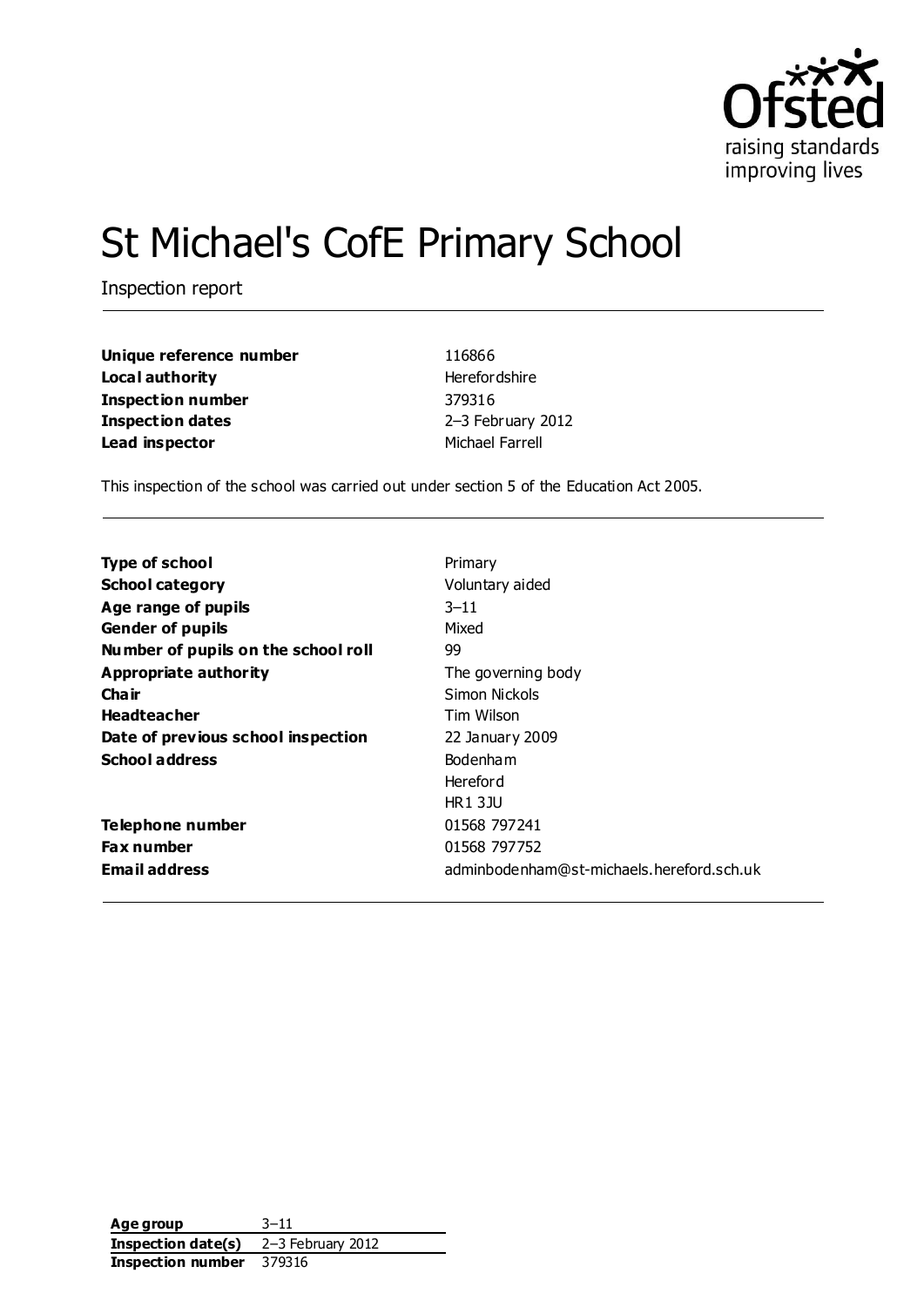

You can use Parent View to give Ofsted your opinion on your child's school. Ofsted will use the information parents and carers provide when deciding which schools to inspect and when.

You can also use Parent View to find out what other parents and carers think about schools in England. You can visit [www.parentview.ofsted.gov.uk,](http://www.parentview.ofsted.gov.uk/) or look for the link on the main Ofsted website: [www.ofsted.gov.uk](http://www.ofsted.gov.uk/)

The Office for Standards in Education, Children's Services and Skills (Ofsted) regulates and inspects to achieve excellence in the care of children and young people, and in education and skills for learners of all ages. It regulates and inspects childcare and children's social care, and inspects the Children and Family Court Advisory Support Service (Cafcass), schools, colleges, initial teacher training, work-based learning and skills training, adult and community learning, and education and training in prisons and other secure establishments. It assesses council children's services, and inspects services for looked after children, safeguarding and child protection.

Further copies of this report are obtainable from the school. Under the Education Act 2005, the school must provide a copy of this report free of charge to certain categories of people. A charge not exceeding the full cost of reproduction may be made for any other copies supplied.

If you would like a copy of this document in a different format, such as large print or Braille, please telephone 0300 123 4234, or email enquiries@ofsted.gov.uk.

You may copy all or parts of this document for non-commercial educational purposes, as long as you give details of the source and date of publication and do not alter the information in any way.

To receive regular email alerts about new publications, including survey reports and school inspection reports, please visit our website and go to 'Subscribe'.

Piccadilly Gate Store St **Manchester** M1 2WD

T: 0300 123 4234 Textphone: 0161 618 8524 E: enquiries@ofsted.gov.uk W: www.ofsted.gov.uk



© Crown copyright 2012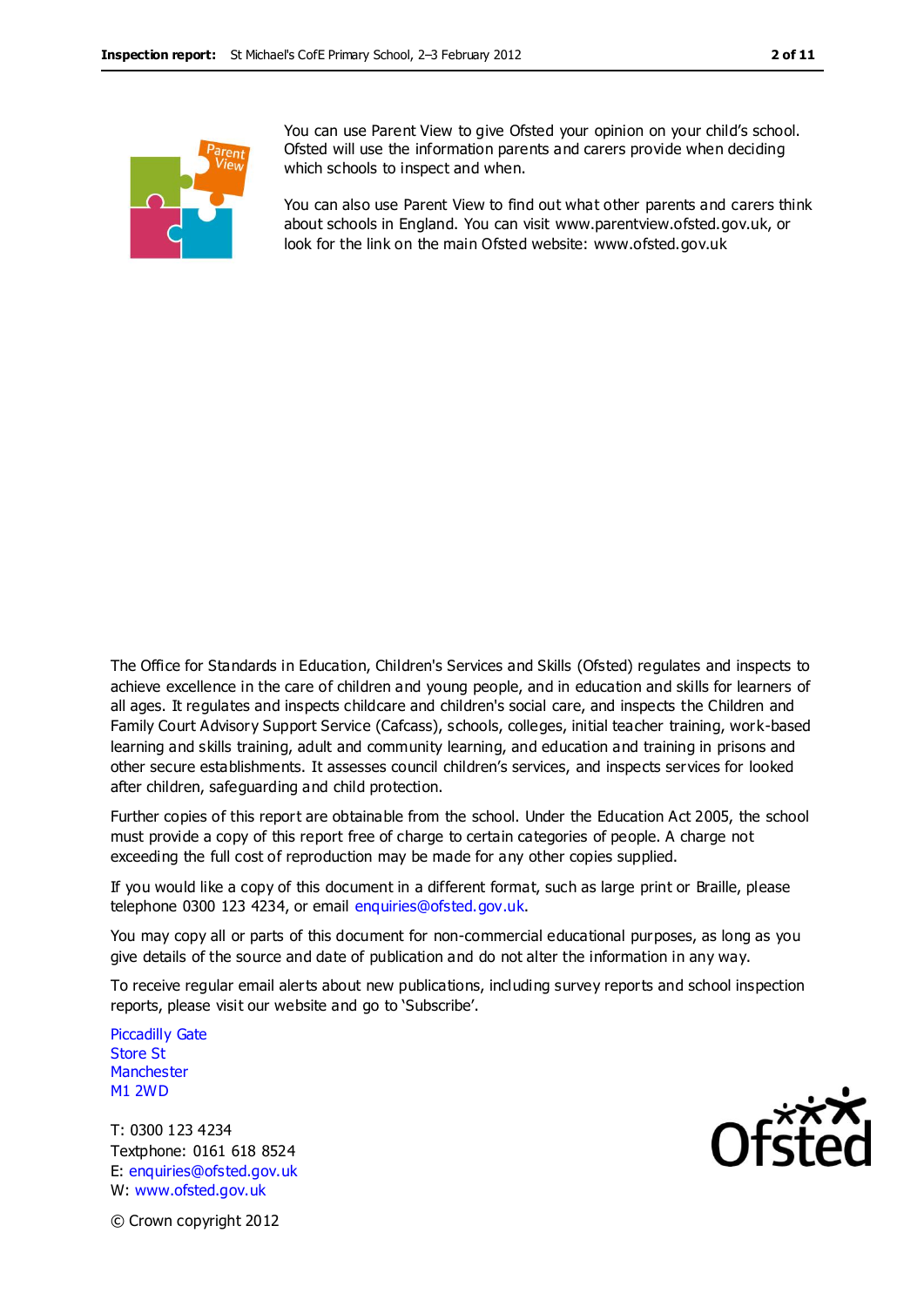### **Introduction**

Inspection team

Michael Farrell **Additional inspector** 

This inspection was carried out with two days' notice. All groups were observed in their morning reading sessions, and six lessons and an assembly were inspected in all comprising five hours teaching; six teachers were seen; the inspector listened to children reading individually; meetings were held with pupils and staff and two members of the governing body. The inspector noted there were no responses to the on-line questionnaire (Parent View), observed the school's work, and looked at a range of documents including those concerning safeguarding, lesson planning, and data on pupils' progress, and scrutinised 52 parental questionnaires.

### **Information about the school**

St. Michael's is smaller than the average-sized primary school and is located in a rural area. Almost all pupils are White British. The Early Years Foundation Stage consists of a pre-school for children aged three to four and a mixed Reception and Year 1 class. There are three more classes with mixed-age groups. The proportion of disabled pupils and those who have special educational needs is average but sometimes the number of pupils identified in a particular year is high. Since the previous inspection the pre-school has been managed by the governing body. In the pre-school, numbers registered each day varies from four to 12 children and individual children attend up to a maximum of two full days per week. Most children transfer from pre-school to the Reception year. In the past three years, following the closure of a local primary school, its former pupils have attended St. Michael's School. An after-school club is organised and staffed by parents and carers several afternoons per week. Since the previous inspection, a new headteacher has been appointed and there is a new Chair of the Governing Body.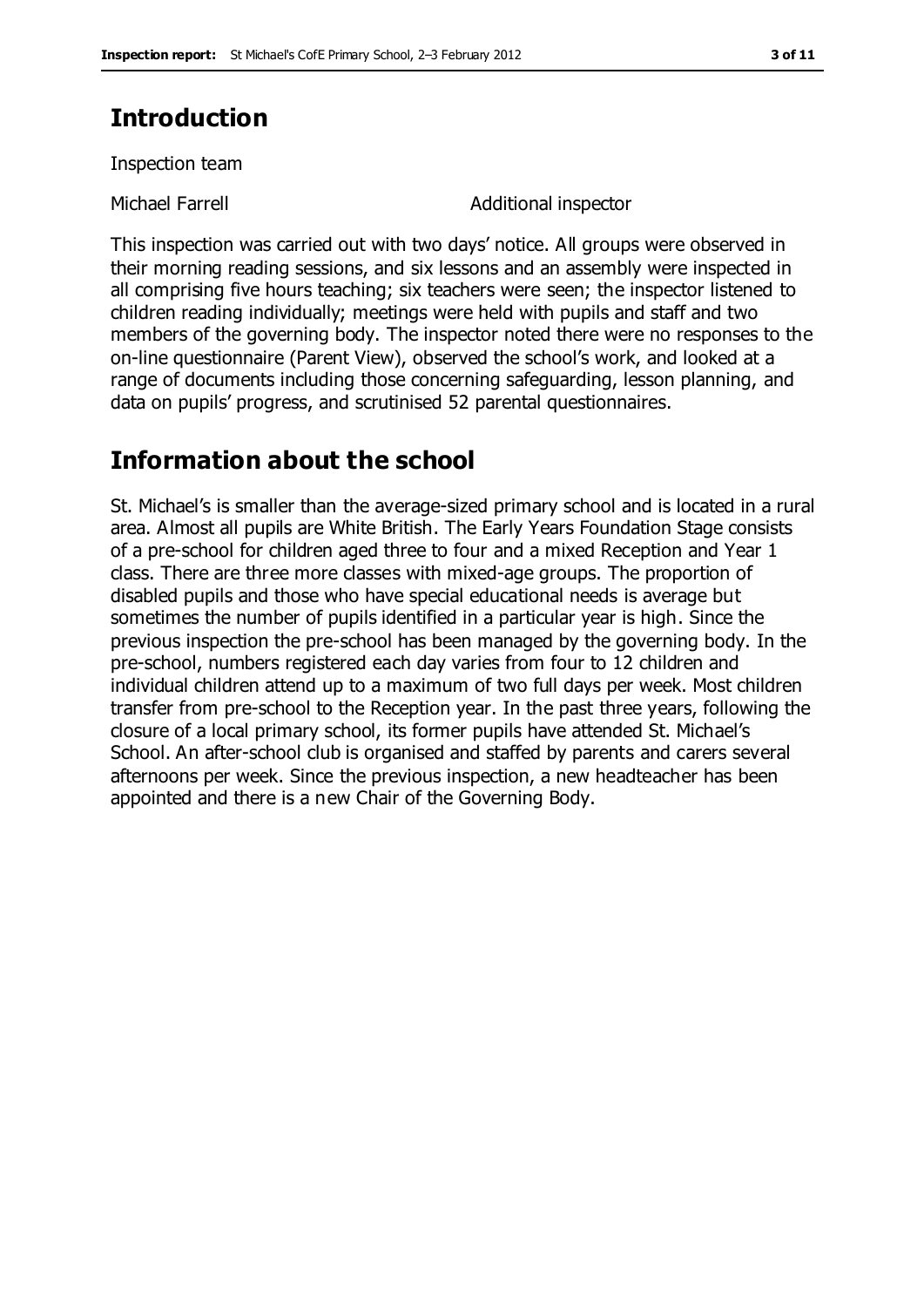### **Inspection judgements**

| <b>Overall effectiveness</b>          |  |
|---------------------------------------|--|
|                                       |  |
| <b>Achievement of pupils</b>          |  |
| <b>Quality of teaching</b>            |  |
| <b>Behaviour and safety of pupils</b> |  |
| <b>Leadership and management</b>      |  |

### **Key findings**

- This is a good school where a caring and inclusive ethos powerfully contributes to pupils achieving well and feeling greatly valued. Pupils and groups of pupils including, boys and girls, disabled pupils and those who have special educational needs, make good progress and achieve well.
- Teaching is good because the well-planned lessons are motivating and take full account of pupils' interests. The skilful and confident teaching assistants make a valued and important contribution to pupils' learning.
- In the Early Years Foundation Stage children make good progress and achieve well. There are strong links between staff in the pre-school and Reception and Year 1 class, which ensure children move through this stage smoothly.
- Behaviour is good in lessons and around school because pupils respond to the school's respectful ethos and staff manage behaviour well. Pupils feel safe knowing they can talk to staff if they have any problems and parents and carers are confident that their children are safe.
- The school is well led and managed by the headteacher and senior staff working closely with the conscientious governing body.
- The well-considered curriculum is enhanced by a range of extra activities including a popular after-school club. Spiritual, moral, social and cultural development is encouraged well through the curriculum and the school's values.
- Marking is thorough and there are examples of good questioning in lessons but questioning is not always as searching and challenging as it should be for all pupils.
- Pupils develop skills and knowledge in information and communication technology (ICT) systematically in the computer suite but have fewer opportunities to apply them in regular lessons.

### **What does the school need to do to improve further?**

- Raise standards by ensuring that in all lessons, teachers' questioning is as searching and challenging as possible for all pupils.
- **E** Ensure pupils improve their ICT skills by providing more opportunities for them to apply these in regular lessons.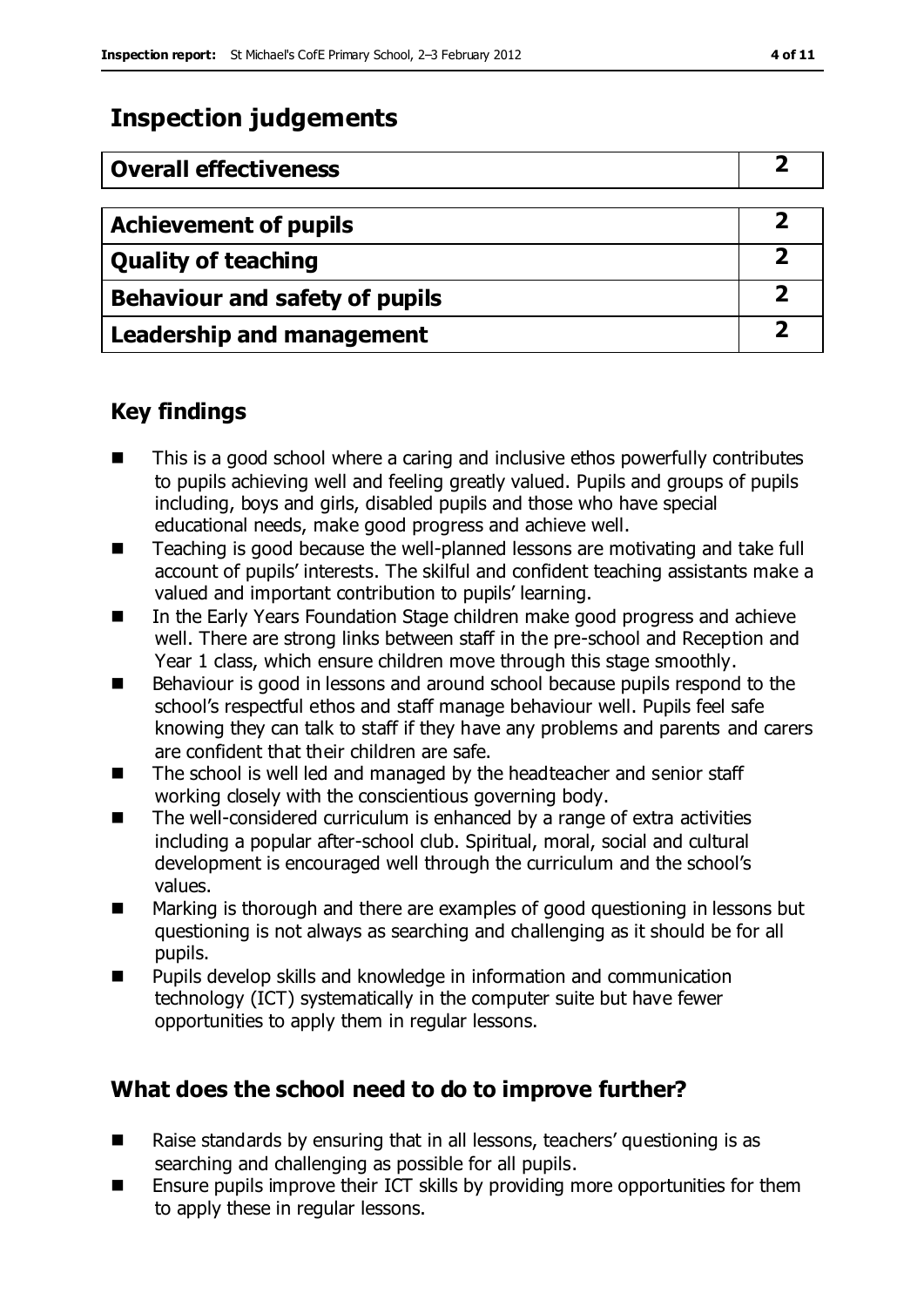#### **Main report**

#### **Achievement of pupils**

Children achieve well in the Early Years Foundation Stage. Pre-school children loved negotiating an obstacle course and became increasingly confident as they succeeded. In Reception year progress in creative development, knowledge and understanding of the world and physical development are among stronger areas. Children enjoyed examining pictures and models of dinosaurs and described colours and textures ('bumpy', 'rough') while others used the computer suite to draw and print designs and to practise addition and subtraction. At the end of Key Stage 1, pupils' attainment in reading is at least average. By the time pupils are ready to leave school at the end of Key Stage 2 attainment, including in reading, is above average. Pupils develop the knowledge and skills they need for secondary school so that they look forward to this next phase with confidence. Pupils' good achievement over time is indicated by national data, the school's assessments, the inspector's observations, the school's lesson observations and scrutiny of pupils' work. Different groups, for example, boys and girls and pupils whose circumstances may make them and their families vulnerable, achieve well. This is because the school's tracking system identifies when progress slows and the school takes effective actions to put matters right.

Disabled pupils and those who have special educational needs achieve well because training has kept staff informed of suitable strategies and individual targets are challenging. Reading, writing and mathematics' skills are applied well across the curriculum. Parents and carers are justifiably confident their children are achieving well. In a literacy lesson for younger pupils a group writing about Mexico made good progress because writing strategies were systematically taught and the teacher had excited interest by bringing in ingredients for Mexican food. A group led by the teaching assistant achieved well in writing 'speech bubbles' for a character that captured their interest. In a mathematics lesson for older pupils, work was well pitched for different groups and because the teacher encouraged confidence and interest in mathematics, pupils tried their best and achieved well in using different methods of calculation.

#### **Quality of teaching**

The school's observations over time show that the proportion of satisfactory teaching has reduced because of the support provided so that good teaching is the norm. Teachers ensure the morning reading sessions are purposeful because time is well used and books chosen reflect pupils' enthusiasms, so pupils are keen to explain what they are reading and why they enjoy it. A joint observation by the headteacher and the inspector showed very close agreement about the qualities of the lessons and the grading. In this well-paced lesson the teacher and teaching assistant worked closely together using carefully planned and structured activities to develop understanding of negative and positive numbers in context by helping pupils examine various examples such as temperature. All lessons observed during the inspection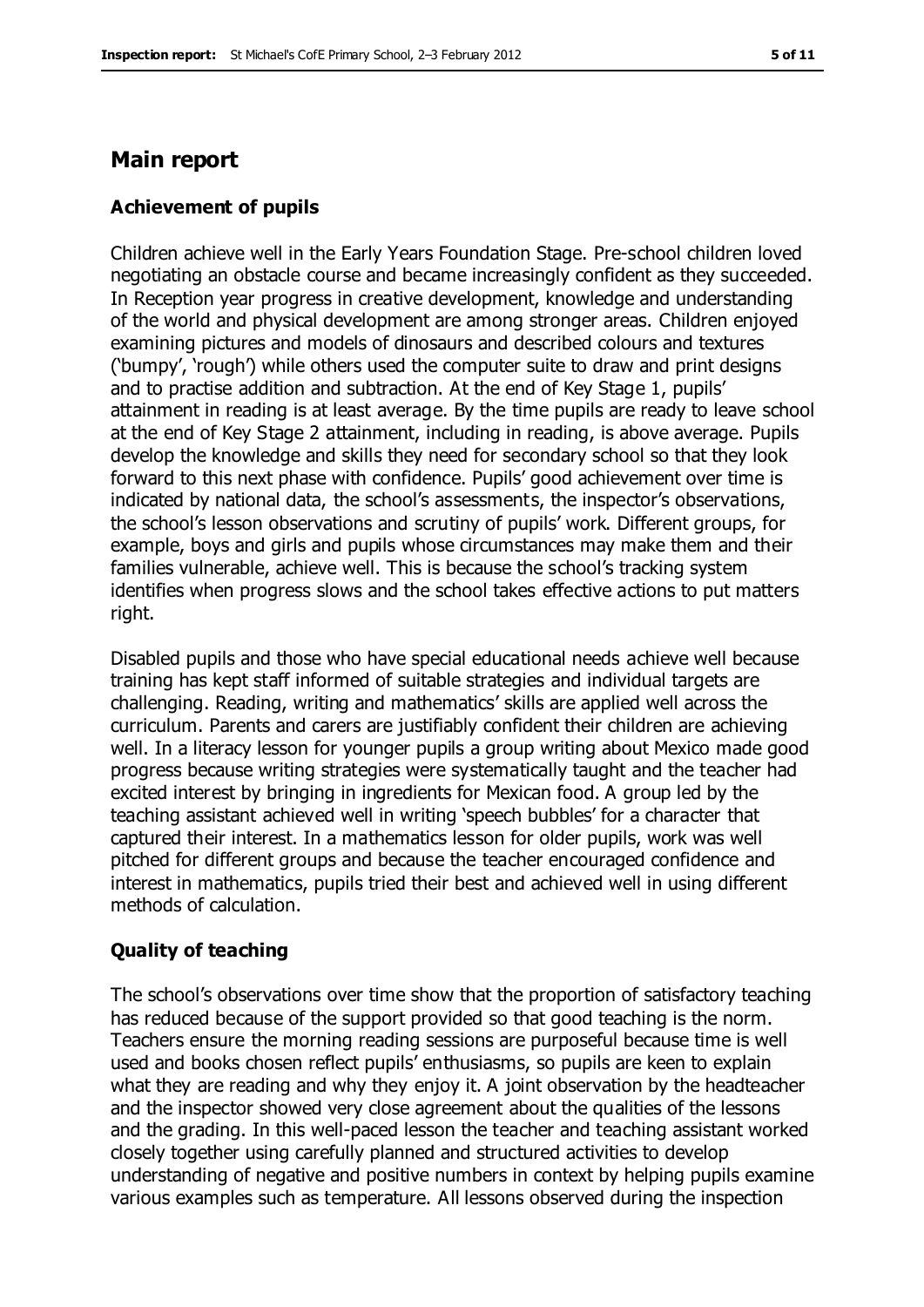were good and contributed to pupils' good achievement. Parents and carers too consider teaching to be good and pupils can readily give a list of lessons they enjoy. One pupil asked about favourite lessons stated, 'I like everything'.

Relationships between pupils and staff are trusting and warm, strongly encouraging social and moral development. Considerable and successful efforts are made to make the lessons interesting and capture pupils' interest. Teaching assistants are well informed and know pupils very well as individuals. Drawing on the well-balanced curriculum, teachers ensure lessons are carefully planned so that expected learning outcomes are clear to all. Pupils' behaviour in lessons is good because it is well managed by staff and because pupils are engaged in learning. Marking is thorough and up-to-date and suitable homework is set. There are examples of good questioning to check what pupils know but sometimes questioning is too closed to be as searching and challenging as it could be to extend the learning of pupils further.

#### **Behaviour and safety of pupils**

A significant minority of parents, carers and pupils say behaviour is not always good. However, when the inspector spoke to pupils in meetings, including older pupils who had been at the school for some years, the consensus was that behaviour is generally good. During the inspection, behaviour in lessons and in assembly, at breaks and at lunchtimes was good. Good behaviour over time is indicated, for example, by the school's records showing that there have been no exclusions in recent years and that poor behaviour is infrequent. In lessons, pupils encourage each other to do their best because staff convey how important this is. Pupils are courteous and respectful because of the ethos the school sets and because staff manage behaviour well. Attendance is above average and pupils are punctual to lessons. In their questionnaire, a minority of parents and carers and pupils stated there was bullying. However, from discussion with groups of pupils, there was little evidence of bullying of any type. Pupils' views and other inspection evidence indicated that over time bullying, including cyber-bullying and prejudice-based bullying, was rare and when it did occur it was dealt with appropriately. In the past two years, the school has improved the security of its site. Pupils, both in questionnaire responses and in person state they feel safe. Parents and carers, too, are confident about their children's safety. In the Early Years Foundation Stage children behave well because staff expectations are high and behaviour is well managed and children increasingly recognise safety is very important.

#### **Leadership and management**

The governing body has a valuable range of skills and expertise which is used to challenge and support the school well. The headteacher and other leaders and managers provide a clear sense of direction so staff form a cohesive and committed team, keen to do their best for the pupils. Morale is high but with no sense of complacency. The broad and well-balanced curriculum is very responsive to the needs and interests of the pupils and the school is prompt to introduce new content and approaches as appropriate. For example, more consistent approaches to mathematics and literacy have been successfully developed in the past two years supported by well-focused staff training. Good equality of opportunity is aided by the improved monitoring of pupils' progress followed by any necessary interventions. Any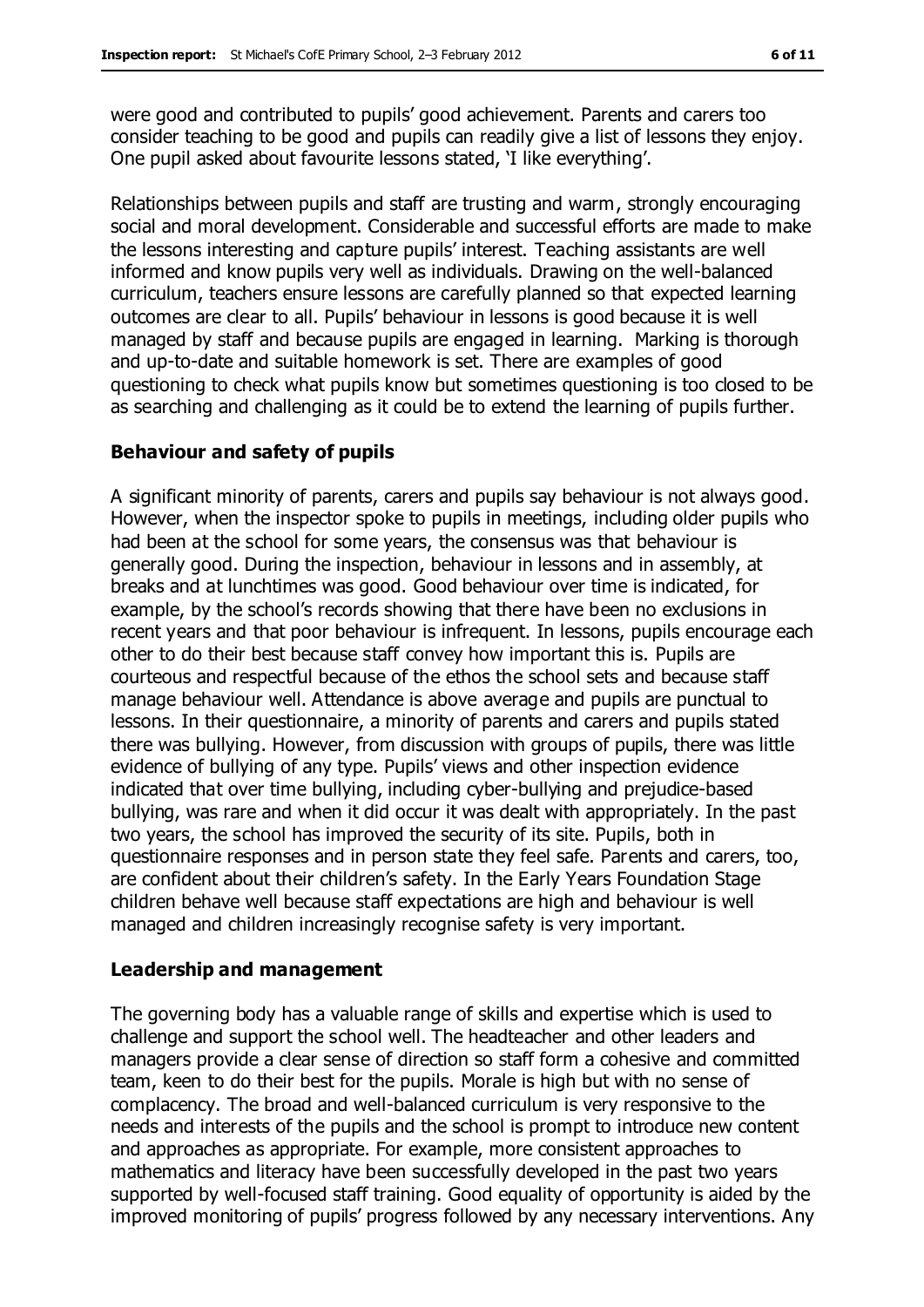discrimination is addressed robustly and the school's approach is underpinned by relevant policies. Lesson observations are rigorous leading to improvements in the quality of teaching. Safeguarding meets current government requirements well.

The school places great store in forging strong links with parents and carers. The headteacher and staff members make informal contact in the community so that parents and carers who might not otherwise get in touch with the school can speak to senior staff. In the Early Years Foundation Stage staff liaise conscientiously and information and assessments are usefully shared and newsletters, open mornings, informal contacts and home-school books help maintain strong links with parents and carers. Spiritual, moral, social and cultural development is encouraged well through the curriculum, extra-curricular activities and school assemblies and by the school's positive climate for learning. The school's self-evaluation is accurate and the school has sustained the good aspects evident at the previous inspection. A wide range of improvements has been made including enhancements to the physical environment and the system for tracking pupils' progress. Consequently, the school has a strong capacity for further improvement.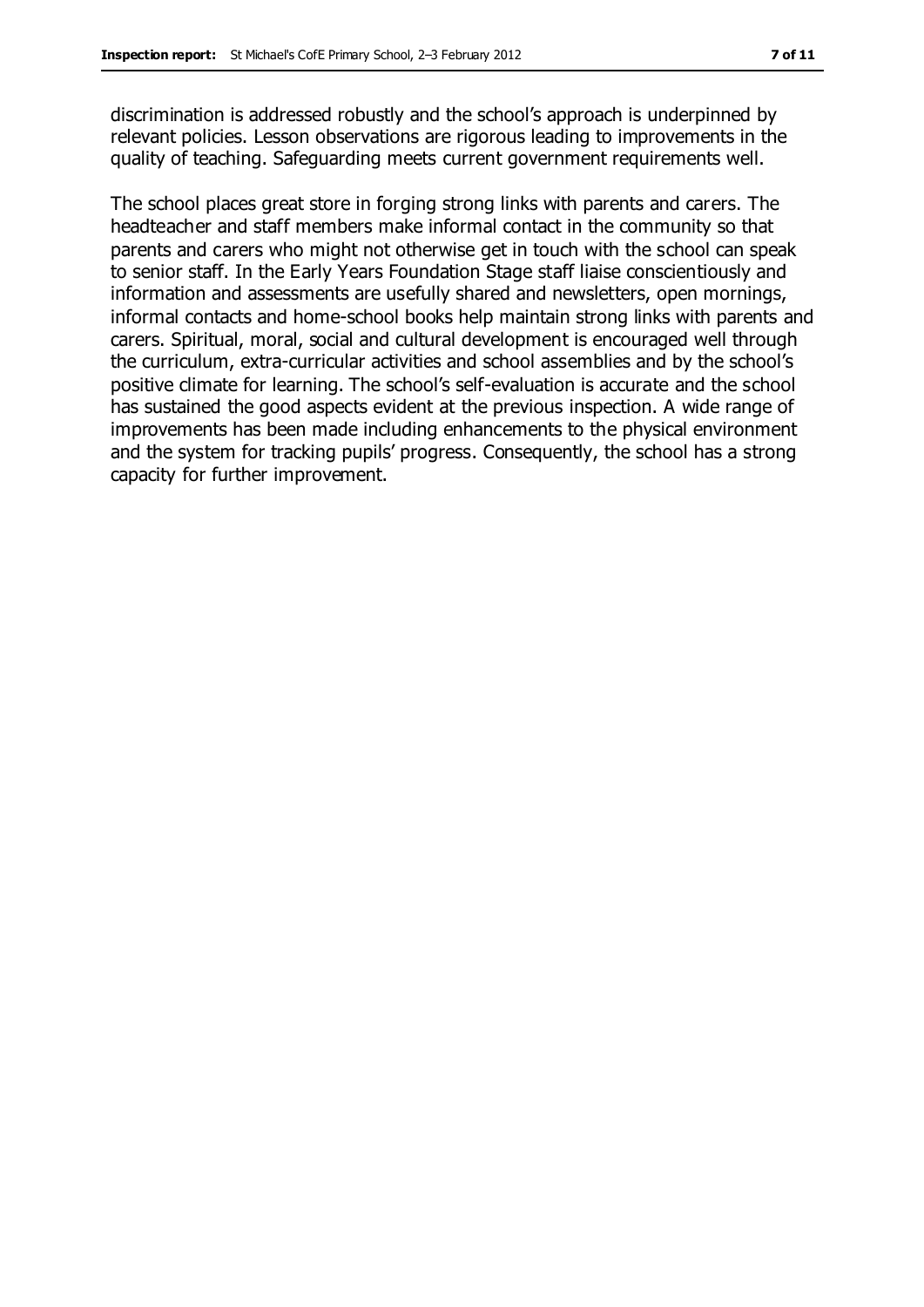### **Glossary**

#### **What inspection judgements mean**

| <b>Grade</b> | <b>Judgement</b> | <b>Description</b>                                                                                                                                                                                                               |
|--------------|------------------|----------------------------------------------------------------------------------------------------------------------------------------------------------------------------------------------------------------------------------|
| Grade 1      | Outstanding      | These features are highly effective. An outstanding<br>school provides exceptionally well for all its pupils' needs.                                                                                                             |
| Grade 2      | Good             | These are very positive features of a school. A school<br>that is good is serving its pupils well.                                                                                                                               |
| Grade 3      | Satisfactory     | These features are of reasonable quality. A satisfactory<br>school is providing adequately for its pupils.                                                                                                                       |
| Grade 4      | Inadequate       | These features are not of an acceptable standard. An<br>inadequate school needs to make significant<br>improvement in order to meet the needs of its pupils.<br>Ofsted inspectors will make further visits until it<br>improves. |

### **Overall effectiveness of schools**

|                         | Overall effectiveness judgement (percentage of schools) |      |                     |                   |
|-------------------------|---------------------------------------------------------|------|---------------------|-------------------|
| <b>Type of school</b>   | <b>Outstanding</b>                                      | Good | <b>Satisfactory</b> | <b>Inadequate</b> |
| Nursery schools         | 46                                                      | 46   |                     |                   |
| Primary schools         |                                                         | 47   | 40                  |                   |
| Secondary<br>schools    | 14                                                      | 38   | 40                  |                   |
| Special schools         | 28                                                      | 48   | 20                  |                   |
| Pupil referral<br>units | 15                                                      | 50   | 29                  |                   |
| All schools             |                                                         | 46   | 38                  |                   |

New school inspection arrangements have been introduced from 1 January 2012. This means that inspectors make judgements that were not made previously.

The data in the table above are for the period 1 September 2010 to 31 August 2011 and represent judgements that were made under the school inspection arrangements that were introduced on 1 September 2009. These data are consistent with the latest published official statistics about maintained school inspection outcomes (see [www.ofsted.gov.uk\)](http://www.ofsted.gov.uk/).

The sample of schools inspected during 2010/11 was not representative of all schools nationally, as weaker schools are inspected more frequently than good or outstanding schools.

Primary schools include primary academy converters. Secondary schools include secondary academy converters, sponsor-led academies and city technology colleges. Special schools include special academy converters and non-maintained special schools.

Percentages are rounded and do not always add exactly to 100.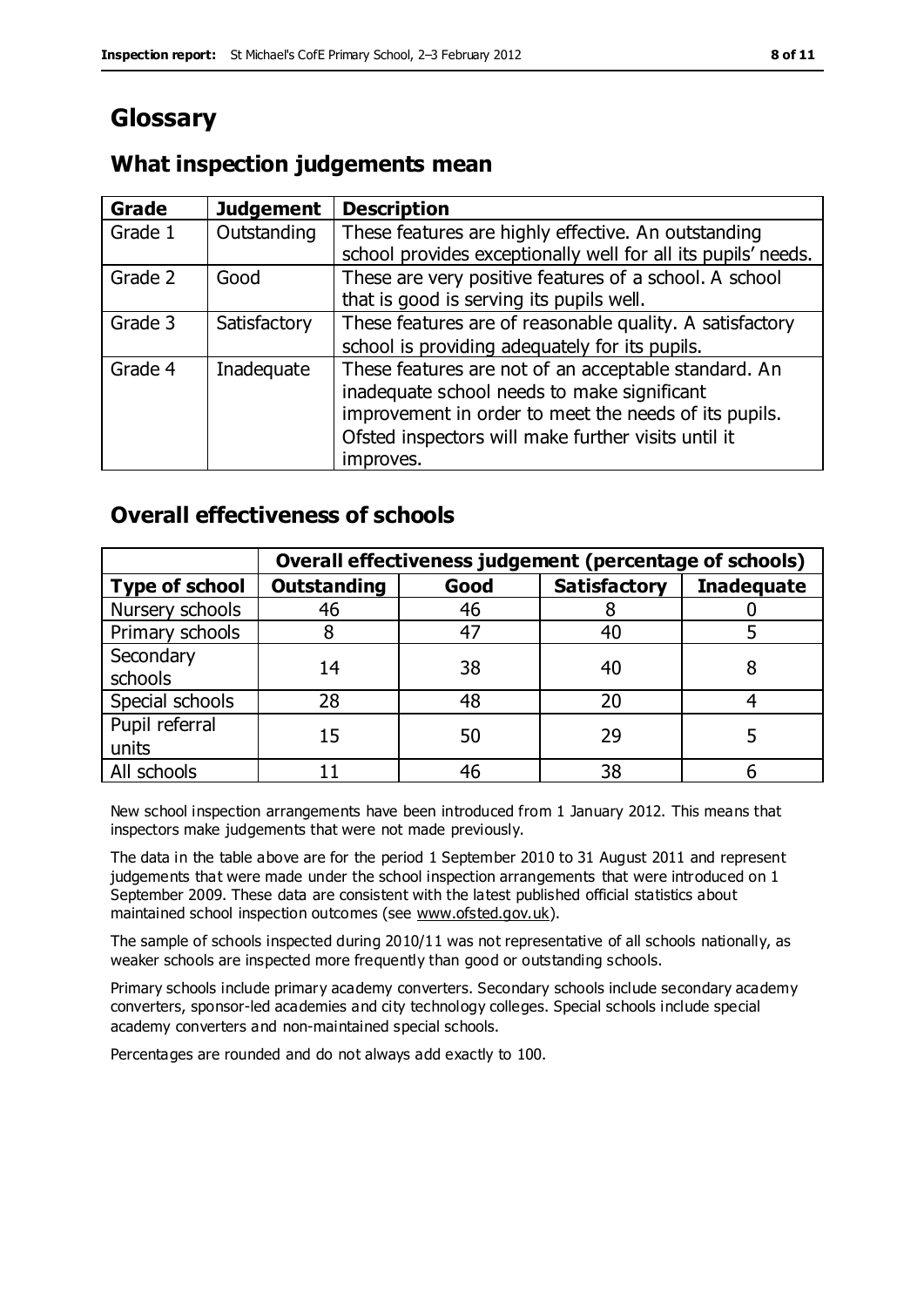## **Common terminology used by inspectors**

| Achievement:                  | the progress and success of a pupil in their<br>learning and development taking account of their<br>attainment.                                                                                                        |
|-------------------------------|------------------------------------------------------------------------------------------------------------------------------------------------------------------------------------------------------------------------|
| Attainment:                   | the standard of the pupils' work shown by test and<br>examination results and in lessons.                                                                                                                              |
| Attendance                    | the regular attendance of pupils at school and in<br>lessons, taking into account the school's efforts to<br>encourage good attendance.                                                                                |
| Behaviour                     | how well pupils behave in lessons, with emphasis<br>on their attitude to learning. Pupils' punctuality to<br>lessons and their conduct around the school.                                                              |
| Capacity to improve:          | the proven ability of the school to continue<br>improving based on its self-evaluation and what<br>the school has accomplished so far and on the<br>quality of its systems to maintain improvement.                    |
| Leadership and management:    | the contribution of all the staff with responsibilities,<br>not just the governors and headteacher, to<br>identifying priorities, directing and motivating staff<br>and running the school.                            |
| Learning:                     | how well pupils acquire knowledge, develop their<br>understanding, learn and practise skills and are<br>developing their competence as learners.                                                                       |
| <b>Overall effectiveness:</b> | inspectors form a judgement on a school's overall<br>effectiveness based on the findings from their<br>inspection of the school.                                                                                       |
| Progress:                     | the rate at which pupils are learning in lessons and<br>over longer periods of time. It is often measured<br>by comparing the pupils' attainment at the end of a<br>key stage with their attainment when they started. |
| Safety                        | how safe pupils are in school, including in lessons;<br>and their understanding of risks. Pupils' freedom<br>from bullying and harassment. How well the school<br>promotes safety, for example e-learning.             |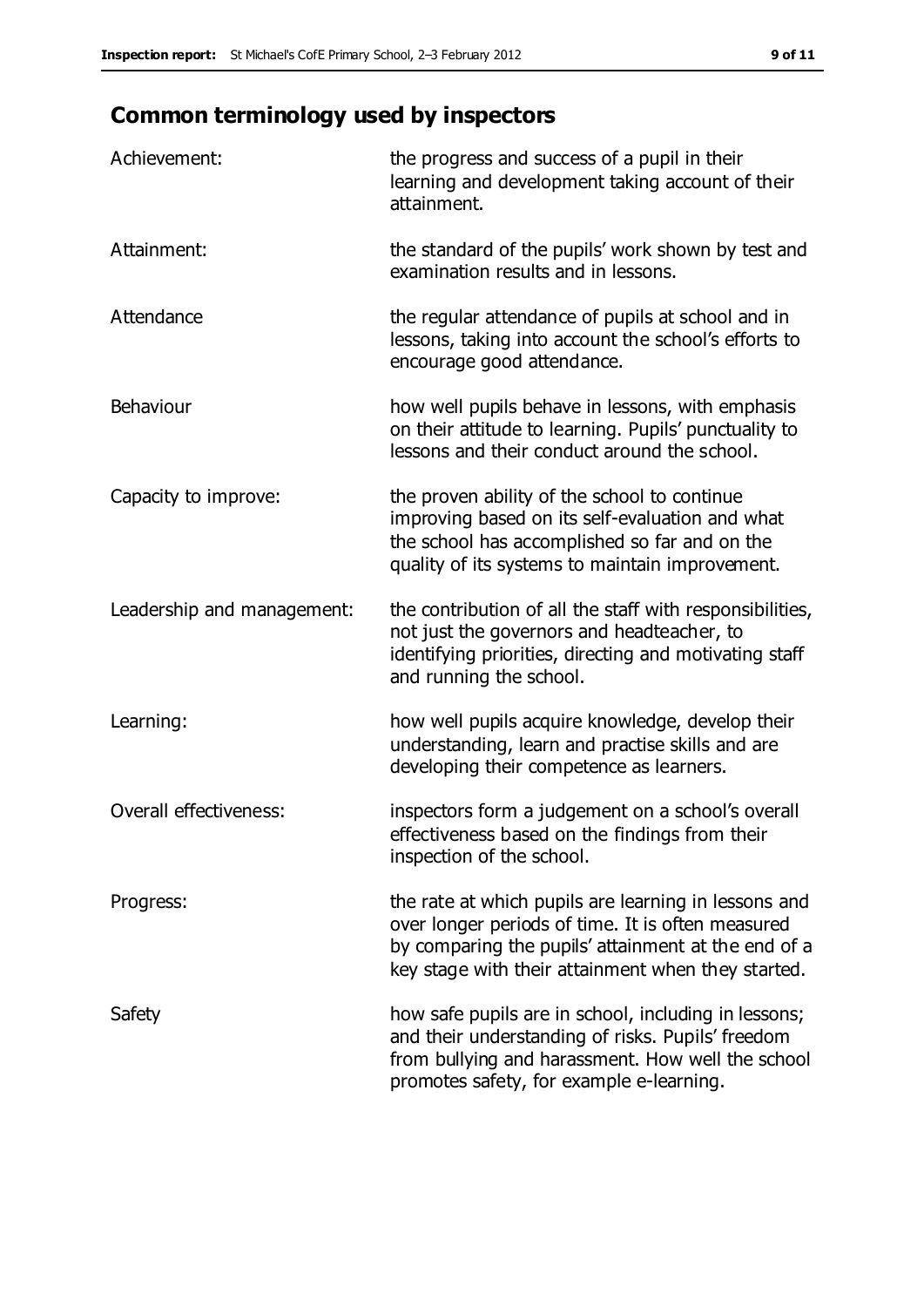#### **This letter is provided for the school, parents and carers to share with their children. It describes Ofsted's main findings from the inspection of their school.**



6 February 2012

Dear Pupils

#### **Inspection of St Michael's CofE Primary School, Hereford, HR1 3JU**

It was a great pleasure to meet you when I inspected your school recently. You made me feel very welcome so thank you for that. I enjoyed talking to you in lessons and looking at your work when the lesson allowed this. Thank you too to those of you who read to me and the group that spoke to me about the school and your work. St Michaels' is a good school. It is well led and managed. Teaching is good. You behave well and you feel safe. The curriculum is interesting and you try your best. You make good progress in your work and you achieve well. Children in the pre-school and in Reception do well because what is provided is good. There are some things that could be better so I have asked the school to:

- make sure teachers ask you a range of questions that really challenge you in lessons
- give you more opportunities in regular lessons to apply your technology skills.

How can you help with this? You could try your best when the teacher asks you searching questions. I know you will be eager to grasp the extra opportunities to use computers because you told me so. All good wishes for your future.

Yours sincerely

Michael Farrell Lead inspector